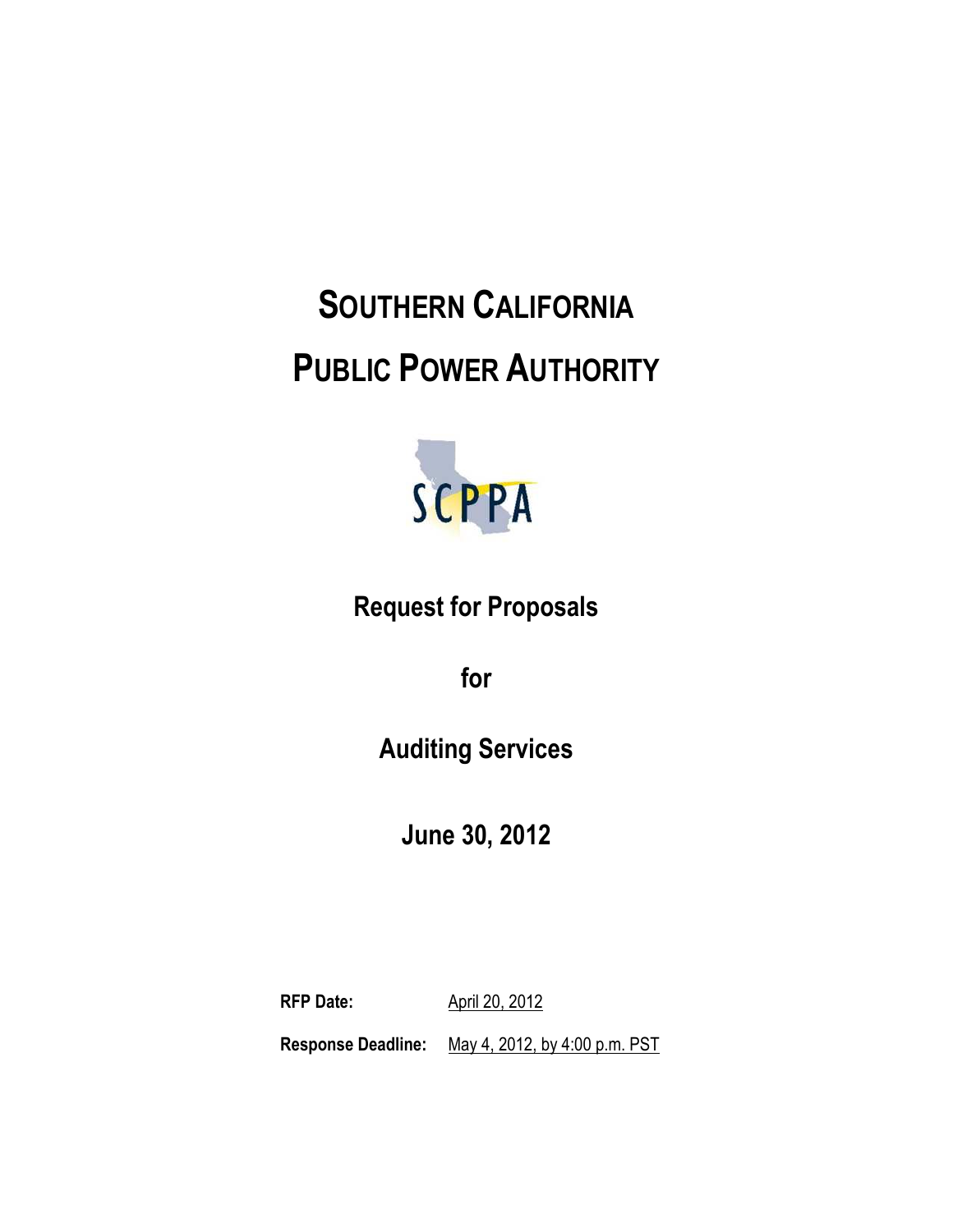## **SOUTHERN CALIFORNIA PUBLIC POWER /AUTHORITY REQUEST FOR PROPOSAL FOR AUDITING SERVICES**

#### **I. INTRODUCTION**

#### **A. General Information**

The Southern California Public Power Authority (the "Authority") is requesting proposals from qualified firms of certified public accountants to provide independent professional accounting and auditing services for the fiscal years ending June 30, 2012, 2013 and 2014. An option to extend the service agreement for an additional two years may be considered after a performance review, following the completion of the first year's audit. The audits are to be performed in accordance with generally accepted auditing standards and California Government Code Section 6505, and are to cover preparation of financial statements for each project and each fund, having fiscal years ending both June 30 and September 30, 2012 (Hoover Uprating only), for the following projects, power purchase agreements and funds listed below:

Palo Verde Project **National Energy** Ormat Geothermal Energy Southern Transmission System Project MWD Small Hydro Hoover Uprating Project **Pebble Springs** Mead-Adelanto Project **Ameresco Chiquita Landfill Gas** Mead-Phoenix Project San Juan Project **Magnolia Power Project Communication Communication Funds** Canyon Power Project **Multiple Project Fund** Tieton Hydropower Project **Project Provident Project** Project Development Fund Milford I Wind Project **No. 2018** Project Stabilization Fund Milford II Wind Project Linden Wind Energy Project Natural Gas Pinedale Project Natural Gas Barnett Project Prepaid Natural Gas Project Windy Point\Windy Flats Project

#### **Projects** Power Purchase Agreements

There is no expressed or implied obligation for the Authority to reimburse responding firms for any expenses incurred in preparing proposals in response to this request.

The Authority, a joint powers agency and a public entity organized under the laws of the State of California, was created pursuant to the Government Code of California and the Joint Powers Agreement for the purpose of planning, financing, developing, acquiring, constructing, operating, and maintaining projects for the generation and transmission of electric energy. Its membership consists of the cities of Anaheim, Azusa, Banning, Burbank, Cerritos, Colton, Glendale, the Los Angeles Department of Water and Power, Pasadena, Riverside, and Vernon, and the Imperial Irrigation District, which supply electric energy to Southern California. The Authority is governed by its Board of Directors, which consists of representatives from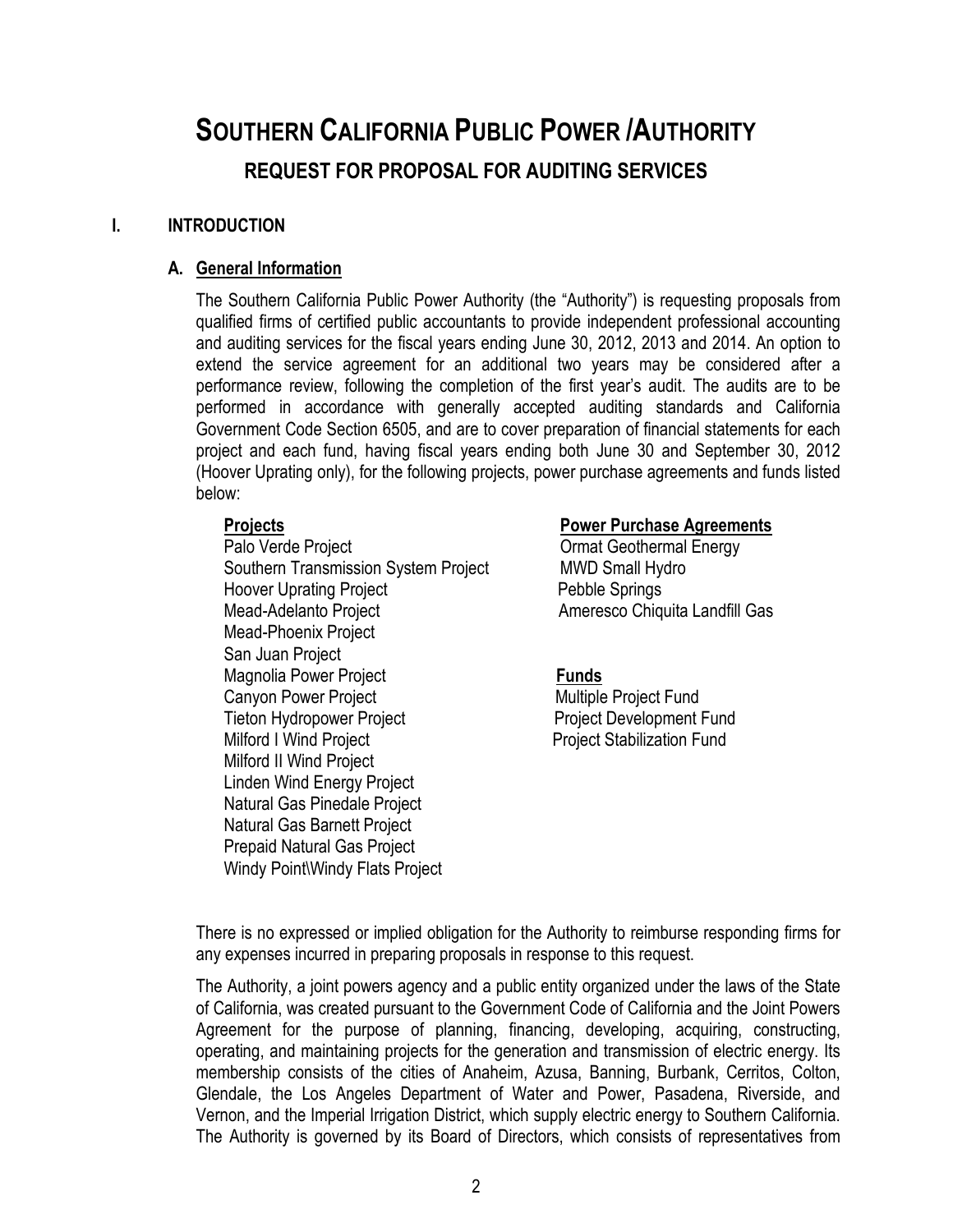each of its members, and the management of the Authority is conducted under the direction of an Executive Director who is appointed by the Board.

#### **B. Electric Utility Industry**

SCPPA's key objective is to provide low-cost, reliable power to its customers through strong local control over its operations. SCPPA remains committed to building and acquiring new generation assets for its members, with a particular commitment to renewable generation. In order to realize these goals, SCPPA and its members speak in a common voice on vital energy issues in Sacramento and Washington, D.C., providing greater impact on issues that affect the public power community.

### **II. NATURE OF SERVICES REQUIRED**

#### **A. Scope of Work to be Performed**

- 1. The Authority desires the auditor to express an opinion on the fairness of presentation of its combined and individual project balance sheets, statement of operations, and cash flow statements in conformity with generally accepted accounting principles. The auditor is not required to audit the supplemental schedules contained in the comprehensive financial statement report. However, the auditor is to provide "in-relation-to" reports on the supplemental schedules based on the audit procedures applied during the audit of the basic financial statements, and provide related certifications to our Trustees (copies attached).
- 2. Assist the accounting staff in the resolution of complex accounting and financial problems.

#### **B. Reports to be Issued**

Following the completion of the fiscal year audit, the auditor shall issue the following reports:

- 1. A report on the fairness of the presentation of the financial statements in conformity with generally accepted accounting principles to be completed no later than 110 days after June 30, 2012 for each project except for the Hoover Uprating Project and each fund and no later than 120 days after September 30, 2012 for the Hoover Uprating Project. This will be part of the comprehensive financial statement report.
- 2. A report on the internal controls based on the auditor's understanding of the internal control structure and assessment of control risk to be completed by no later than 110 days after June 30, 2012 for each project except for the Hoover Uprating Project and each fund, and no later than 120 days after September 30, 2012 for the Hoover Uprating Project. This will be part of the comprehensive financial statement report.
- 3. A management letter listing suggestions for improvement for the Authority.

**By responding to this Request for Proposals, the responding firm acknowledges that SCPPA will use SCPPA's audited financial statements in its official statements and other public documents without obtaining the prior consent of the Authority's auditor.**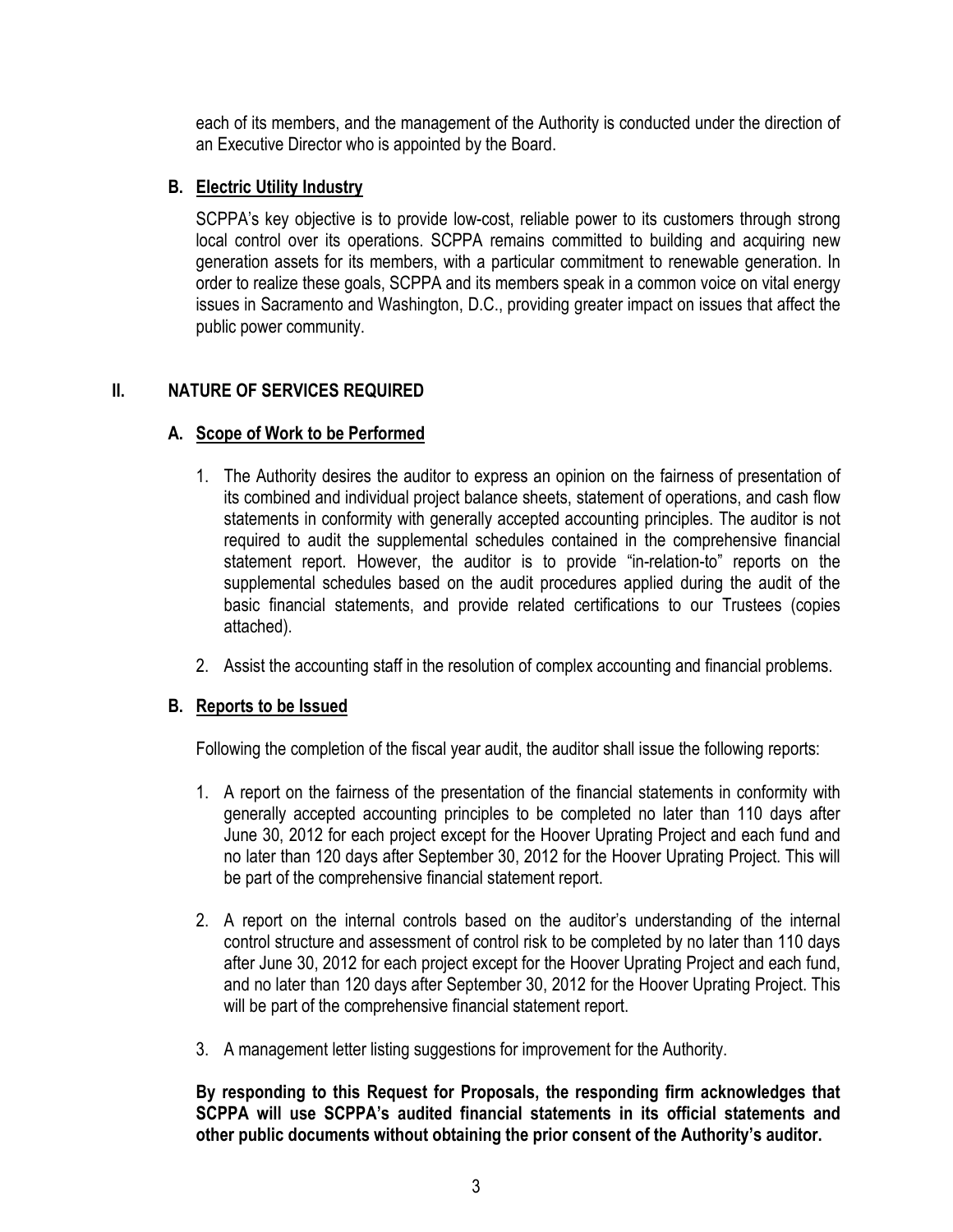**Irreqularities and Illegal Acts:** Auditors shall be required to make an immediate, written report of all irregularities and illegal acts or indications of illegal acts of which they become aware to the following parties:

Executive Director and Audit Committee of Southern California Public Power Authority

**Reporting to the Board of Directors:** Auditors shall assure themselves that SCPPA's Board and Audit Committee is informed of each of the following:

- 1. The auditor's responsibility under generally accepted auditing standards.
- 2. Significant accounting policies.
- 3. Management judgments and accounting estimates.
- 4. Significant audit adjustments.
- 5. Other information in documents containing audited financial statements.
- 6. Disagreements with management.
- 7. Management consultation with other accountants.
- 8. Major issues discussed with management prior to retention.
- 9. Difficulties encountered in performing the audit.

#### **C. Working Paper Retention and Access to Working Papers**

All working papers and reports must be retained, at the auditor's expense, for a minimum of six (6) years, unless the firm is notified in writing by the Authority of the need to extend the retention period. The auditor may be required to make working papers available, upon request, to parties specifically designated by SCPPA.

In addition, the firm shall respond to the reasonable inquiries of successor auditors and allow successor auditors to review working papers relating to matters of continuing accounting significance.

#### **D. New Developments**

It is expected that the selected firm will keep SCPPA informed of new state and national developments, including new GASB pronouncements affecting municipal utility finance and reporting, standards and trends.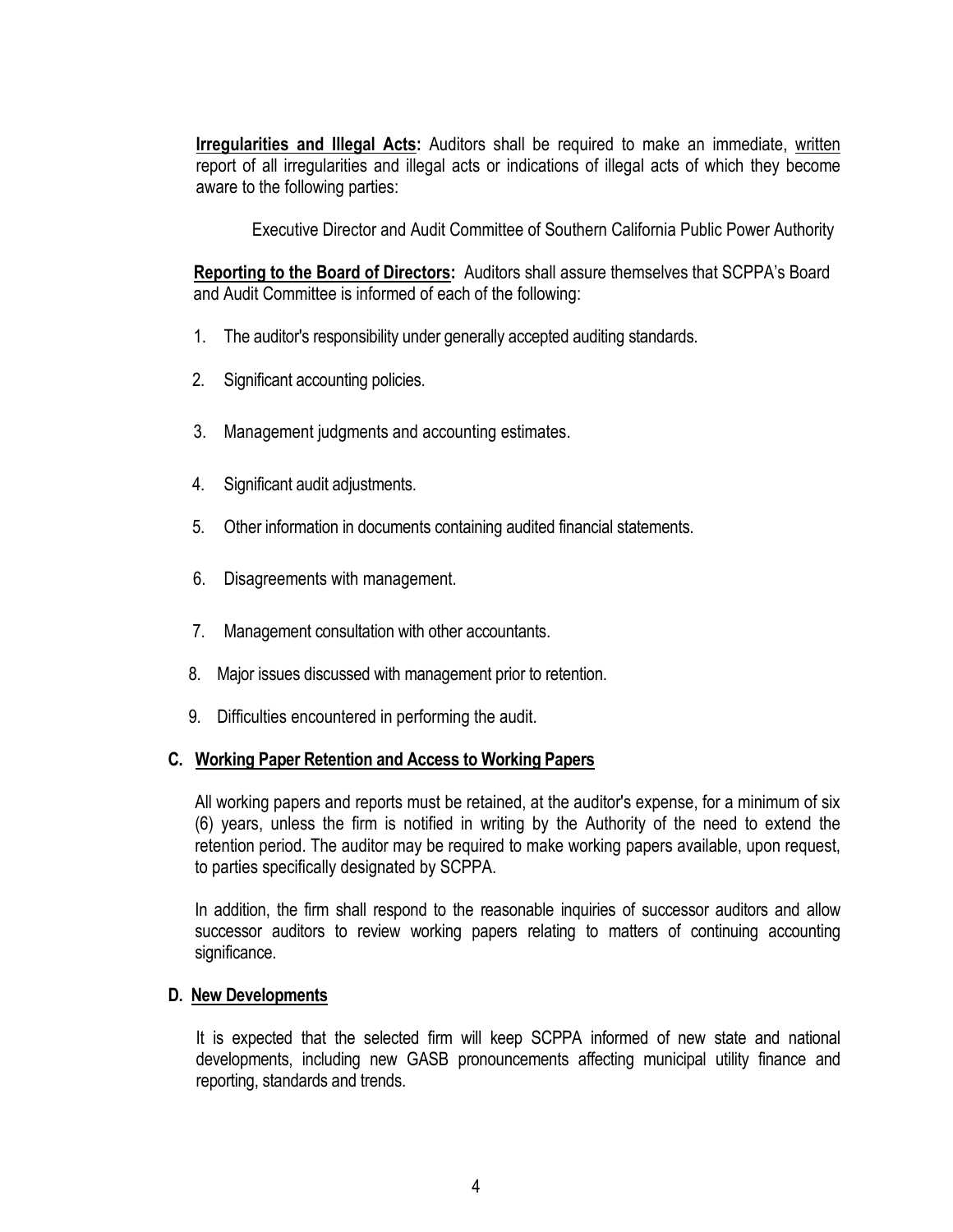#### **E. Insurance Requirements**

- 1. Before signing this contract, or commencing work on any project, or allowing any subcontractor to commence work, the audit firm shall obtain all insurance required under subsection (b) of this section. The audit firm shall provide the following insurance:
	- a. Workers' Compensation as required by law.
	- b. Comprehensive General Liability in the amount of \$500,000 combined single limit to include:

Premises Operations Products/Completed Operations Blanket Contractual Broad Form Property Damage Independent Contractors Personal Injury

- c. Comprehensive Automobile Liability in the amount of \$500,000 combined single limit to include: owned, hired and non-owned.
- d. Professional Liability in the amount of \$3,000,000.

Each policy of insurance required by this section shall provide for no less than 30 days advance notice to the Authority prior to cancellation.

Each policy shall be endorsed to waive all rights of subrogation against SCPPA by reason of any payment made for claims under the above coverage.

#### **III. BACKGROUND**

#### **A. Name of Contact Person**

The auditor's principal contact with SCPPA will be Vernon Oates, Finance and Accounting Manager, who will coordinate the assistance to be provided by the Authority to the auditor.

#### **B. Accounting Activities**

The Los Angeles Department of Water and Power's (LADWP) Accounting and Investments Section currently performs the Authority's accounting and investment functions, and works closely with the Authority's Finance and Accounting Manager to coordinate the various activities. LADWP's staff of professional accountants maintains the accounting system and prepares individual and combined financial statements for the Authority's projects, power purchase agreements and funds. Financial statements are presented in conformity with generally accepted accounting principles and Governmental Accounting Standards Board. They are also substantially in conformity with uniform system of accounts prescribed by the Federal Energy Regulatory Commission and the California Public Utilities Commission. Fund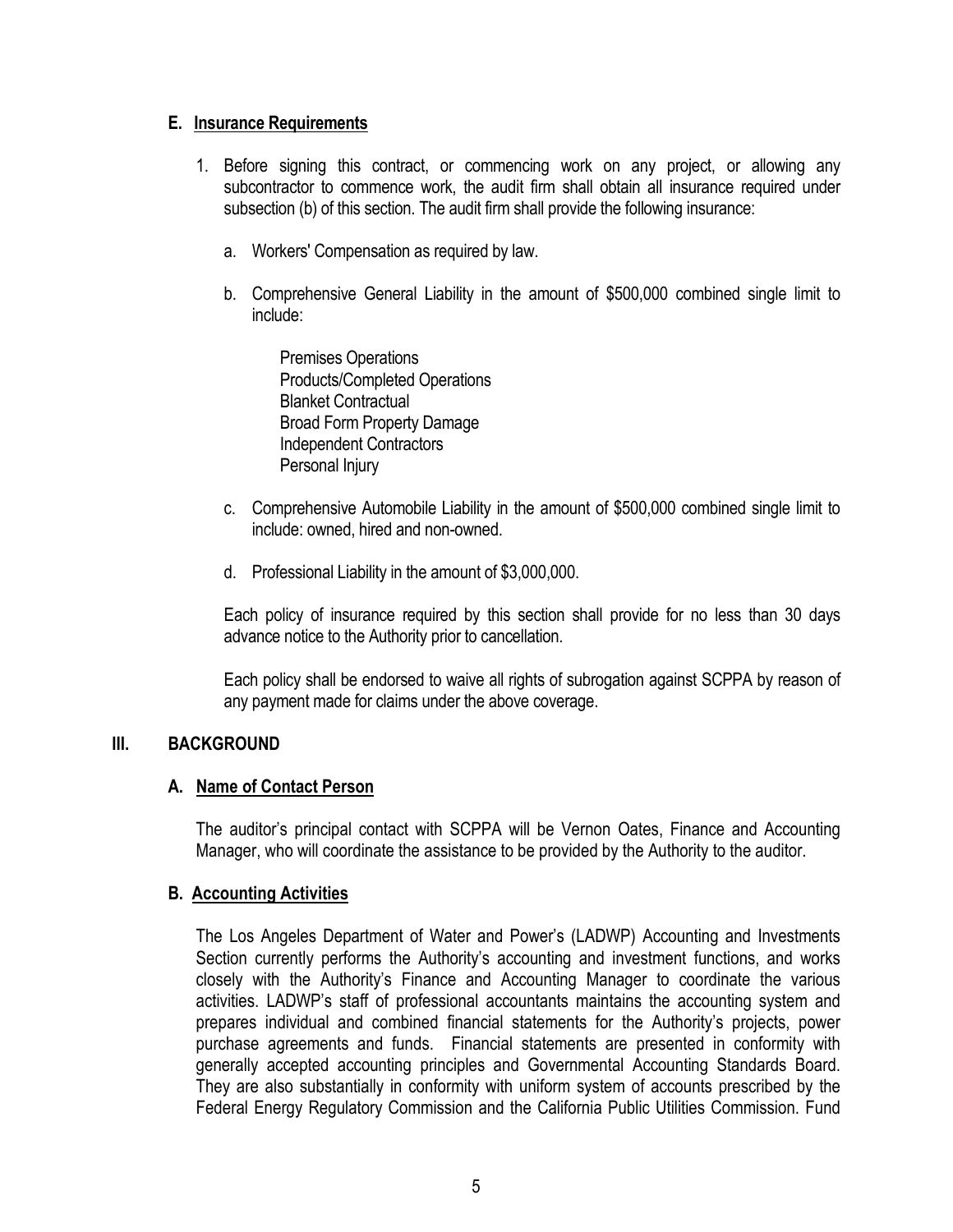flows and account balances for individual projects and funds are performed and maintained in accordance with bond indentures and the annual budget, respectively.

#### **C. Fund Structure**

The Authority utilizes a variety of fund types/account groups in its accounting transactions pertaining to its projects, power purchase agreements and funds. The fund types/account groups are:

| <b>Fund Type Account Group</b> | <b>Current Number of</b><br><b>Individual Funds</b> |
|--------------------------------|-----------------------------------------------------|
| Charges                        | 14                                                  |
| <b>Debt Service</b>            | 33                                                  |
| Debt Service Reserve           | 31                                                  |
| <b>Decommissiong Trust</b>     | 6                                                   |
| Escrow                         | 9                                                   |
| <b>General Reserve</b>         | 10                                                  |
| Operating                      | 38                                                  |
| Other                          | 42                                                  |
| <b>Payment Account</b>         | 11                                                  |
| <b>Pledged Revenue</b>         | 11                                                  |
| <b>Project Fund</b>            | 21                                                  |
| <b>Project Stabilization</b>   | 12                                                  |
| Renewal & Replacement          | 3                                                   |
| Reserve & Contingency          | $\overline{7}$                                      |
| Revenue                        | 25                                                  |
|                                | 273                                                 |

#### **D. Prior Audit Reports and Working Papers**

The prior audit firm providing the audit opinion was Moss Adams LLP from their Portland, Oregon location. No Internal Control or Management Findings were noted during the June 30, 2011 audit.

#### **IV. TIME REQUIREMENTS**

### **A. Proposal Calendar**

The following is a list of key estimated dates:

| Request for Proposals Issued        | April 20, 2012 |
|-------------------------------------|----------------|
| Due Date for Proposals              | May 4, 2012    |
| Presentation/Interview Notification | May 14, 2012   |
| Selected Firm Notified              | June 5, 2012   |
| <b>Contract Board Approval Date</b> | July 19, 2012  |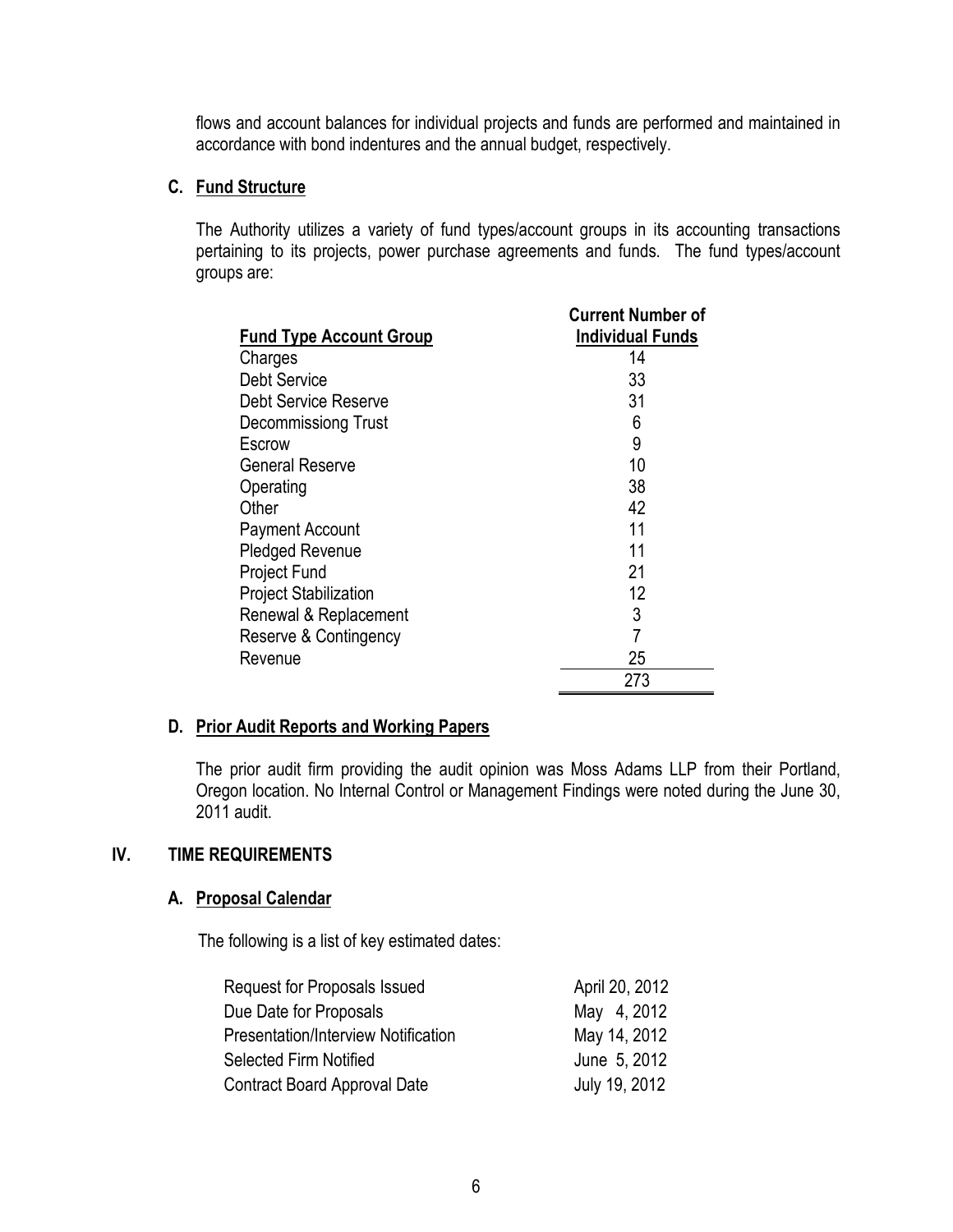#### **B. Date Audit May Commence**

The Authority will have all records ready for audit as of August 1, 2012.

#### **C. Schedule for the June 30, 2012, Fiscal Year Audit**

Each of the following should be completed by the auditor no later than the dates indicated.

- 1. Detailed Audit Plan: The auditor shall provide SCPPA with a detailed audit plan and a list of all schedules to be prepared by the Authority/DWP Accounting for both interim and year-end audit work by July 2, 2012.
- 2. Draft Reports: The auditor shall have drafts of the audit report and recommendations to management available for review by SCPPA and DWP Management by October 9, 2012 (Audit Committee meets).
- 3. Final Reports: The auditor shall have the final reports done by October 18, 2012 (SCPPA Board meets).

#### **D. Entrance Conferences, Progress Reporting and Exit Conferences**

At a minimum, the following conferences should be held:

- Entrance conference with SCPPA / DWP Accounting staff at the beginning of fiscal year-end work.
- Progress conferences with SCPPA / DWP Accounting staff, if necessary.
- Exit conference at the conclusion of the audit.

#### **E. Date Final Report is Due**

The Authority and LADWP Accounting staff shall prepare draft financial statements, notes and all required supplementary schedules by September 10, 2012. The auditor shall provide all recommendations, revisions and suggestions for improvement, including a draft auditor's report to the Authority by September 19, 2012.

The Authority and LADWP Accounting staff will complete their review of the draft report as expeditiously as possible. It is not expected that this process should exceed one week. During that period, the auditor should be available for any meetings that may be necessary to discuss the audit reports. Once all issues for discussion are resolved, the final signed report shall be delivered to the Authority within five (5) working days. It is anticipated that this process will be completed and the final report delivered by October 18, 2012 (SCPPA Board Meeting). Final report review by the audit firm is expected to take a minimum amount of time.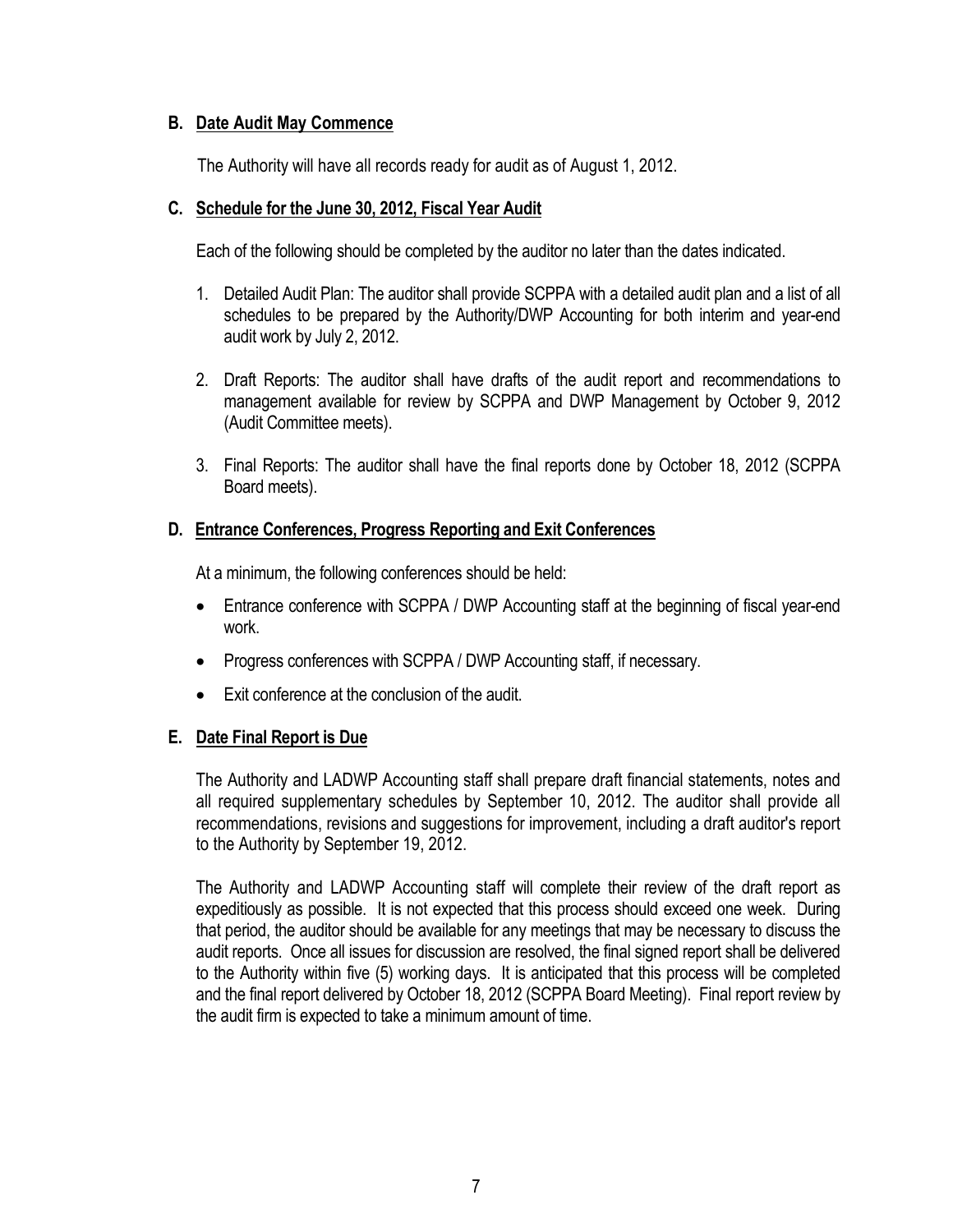#### **V. ASSISTANCE TO BE PROVIDED TO THE AUDITOR AND REPORT PREPARATION**

#### **A. Accounting/Finance Division and Clerical Assistance**

SCPPA and DWP Accounting/Finance division staff and responsible management personnel will be available during the audit to assist the firm by providing information, documentation and explanations. The preparation of confirmations will be the responsibility of the Authority. In addition, clerical support will be made available to the auditor for the preparation of routine letters and memoranda.

#### **B. Statements and Schedules to be prepared by the Staff of SCPPA and DWP Accounting**

SCPPA and DWP Accounting/Finance division staff will prepare reasonably required statements and schedules for the auditor. Sample formats of each work paper must be submitted during the planning stage of the audit.

#### **C. Report Preparation**

Report preparation, editing and printing shall be the responsibility of SCPPA / LADWP Accounting staff. The auditor will also be expected to provide editing services of the reports.

#### **VI. PROPOSAL REQUIREMENTS**

#### **A. General Requirements**

1. Inquiries: Inquiries concerning the request for proposals and the subject of the request for proposals must be made to:

> Vernon D. Oates, CPA Finance and Accounting Manager Southern California Public Power Authority 225 S. Lake Ave., Suite 1250 Pasadena, CA 91101 (626) 763-9364 Email: voates@scppa.org

CONTACT WITH PERSONNEL OF THE AUTHORITY OTHER THAN THE ABOVE INDIVIDUAL REGARDING THIS REQUEST FOR PROPOSALS MAY BE GROUNDS FOR ELIMINATION FROM THE SELECTION PROCESS.

2. Submission of Proposals: To be considered, one (1) hard copy and an electronic version of the proposal must be received by Vernon D. Oates, CPA - Finance and Accounting Manager, at 225 South Lake Avenue, Suite 1250, Pasadena, CA 91101, by 4:00 p.m. on May 4, 2012. The Authority reserves the right to reject any or all proposals submitted. Proposals submitted will be evaluated by the SCPPA Selection Committee.

The following material is required to be received in a sealed envelope by May 4, 2012 at 4:00 p.m. for a proposing firm to be considered: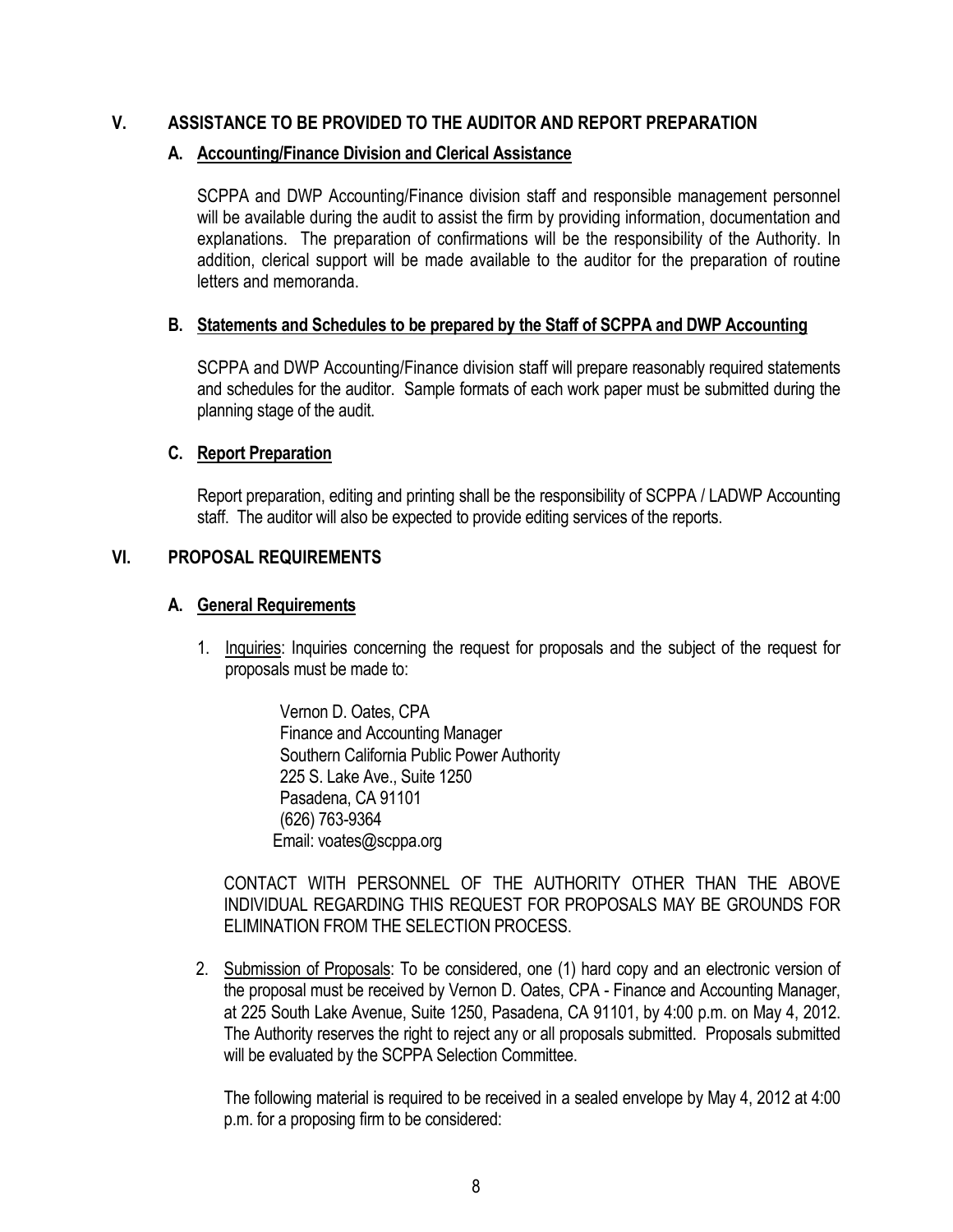- a. A Technical Proposal:
	- (1) Transmittal Letter: A signed letter of transmittal briefly stating the proposer's understanding of the work to be done, the commitment to perform the work within the time period, a statement why the firm believes itself to be best qualified to perform the engagement and a statement that the proposal is a firm and irrevocable offer for five (5) years.
	- (2) Detailed Proposal: The detailed proposal should follow the order set forth in Section B, below, of this section.
- b. The proposer shall submit an original of **a dollar cost bid in a separate sealed marked envelope marked "Cost Proposal."**
- c. Proposers should send the completed proposal consisting of the two separate envelopes to the following address:

Vernon D. Oates, CPA Finance and Accounting Manager Southern California Public Power Authority 225 S. Lake Ave., Suite 1250 Pasadena, CA 91101

#### **B. Technical Proposal**

#### 1. General Requirements

The purpose of the Technical Proposal is to demonstrate the qualifications, competence and capacity of the firms seeking to undertake an independent audit of the Authority in conformity with the requirements of this request for proposals. As such, the substance of proposals will carry more weight than their form or manner of presentation. The Technical Proposal should demonstrate the qualifications of the firm and of the particular staff to be assigned to this engagement. It should also specify an audit approach that will meet the request for proposals requirements.

#### **THERE SHOULD BE NO DOLLAR UNITS OR TOTAL COSTS INCLUDED IN THE TECHNICAL PROPOSAL DOCUMENT.**

The Technical Proposal should address all the points outlined in the request for proposals. The Proposal should be prepared simply and economically, providing a straightforward, concise description of the proposer's capabilities to satisfy the requirements of the request for proposals. While additional data may be presented, the following subjects, items Nos. 2 through 9, must be included. They represent the criteria against which the proposal will be evaluated.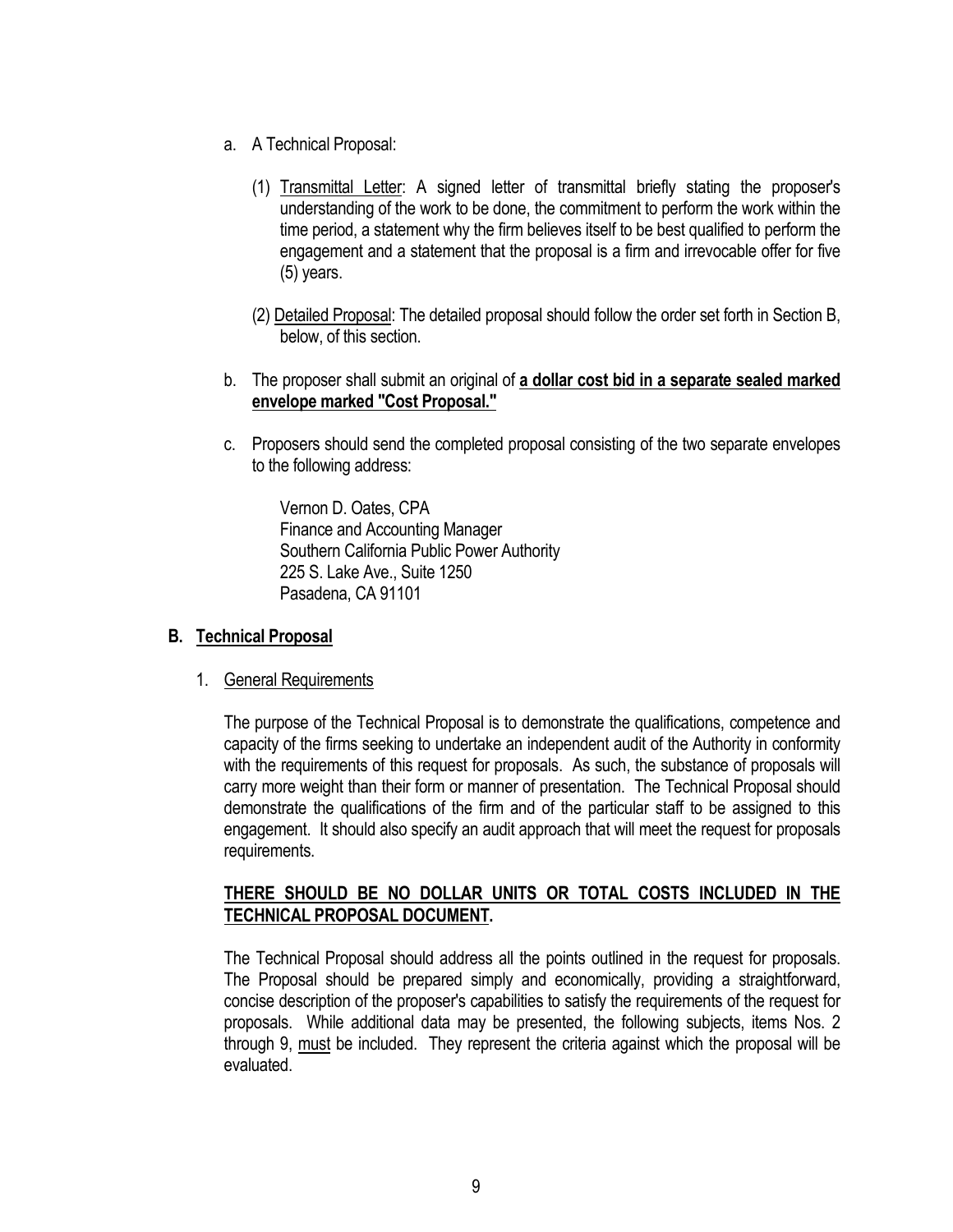#### 2. Independence

The firm should provide an affirmative statement that is independent of SCPPA as defined by generally accepted auditing standards and the U.S. General Accounting Office's Government Auditing Standards (1988).

The firm should also provide an affirmative statement that it is independent of the participants in the Authority, and its members; Anaheim, Azusa, Banning, Burbank, Cerritos, Colton, Glendale, Los Angeles Department of Water and Power, Pasadena, Riverside, and Vernon, and the Imperial Irrigation District, as defined by these same standards.

The firm should also list and describe the firm's professional relationships involving the Authority or any of its participants for the past five (5) years, together with a statement explaining why such relationships do not constitute a conflict of interest relative to performing the proposed audit.

In addition, the firm shall give SCPPA written notice of any professional relationships entered into during the period of this agreement.

#### 3. License to Practice in California

An affirmative statement should be included that the firm and all assigned key professional staff are properly licensed to practice in California.

The selected firm will be required to obtain a City of Los Angeles business license.

#### 4. Firm Qualifications and Experience

The proposer should state the size of the firm, the size of the firm's governmental audit staff, the location of the office from which the work on this engagement is to be performed, and the number and nature of the professional staff to be employed in this engagement.

The firm is required to submit a copy of the report on its most recent external quality control review, with a statement whether that quality control review included a review of specific government engagements.

The firm shall also provide information on the results of any federal or state desk reviews or peer reviews of its audits during the past three (3) years.

#### Pending Litigation or Proceedings

5. Indicate if your firm and/or any of your subsidiaries or affiliates are involved in any pending or threatened litigation, administrative proceedings or federal/state/city investigations, audits, subpoenas or other information requests arising from the conduct of your municipal business activities. Please disclose the nature and status of such matters to the extent possible.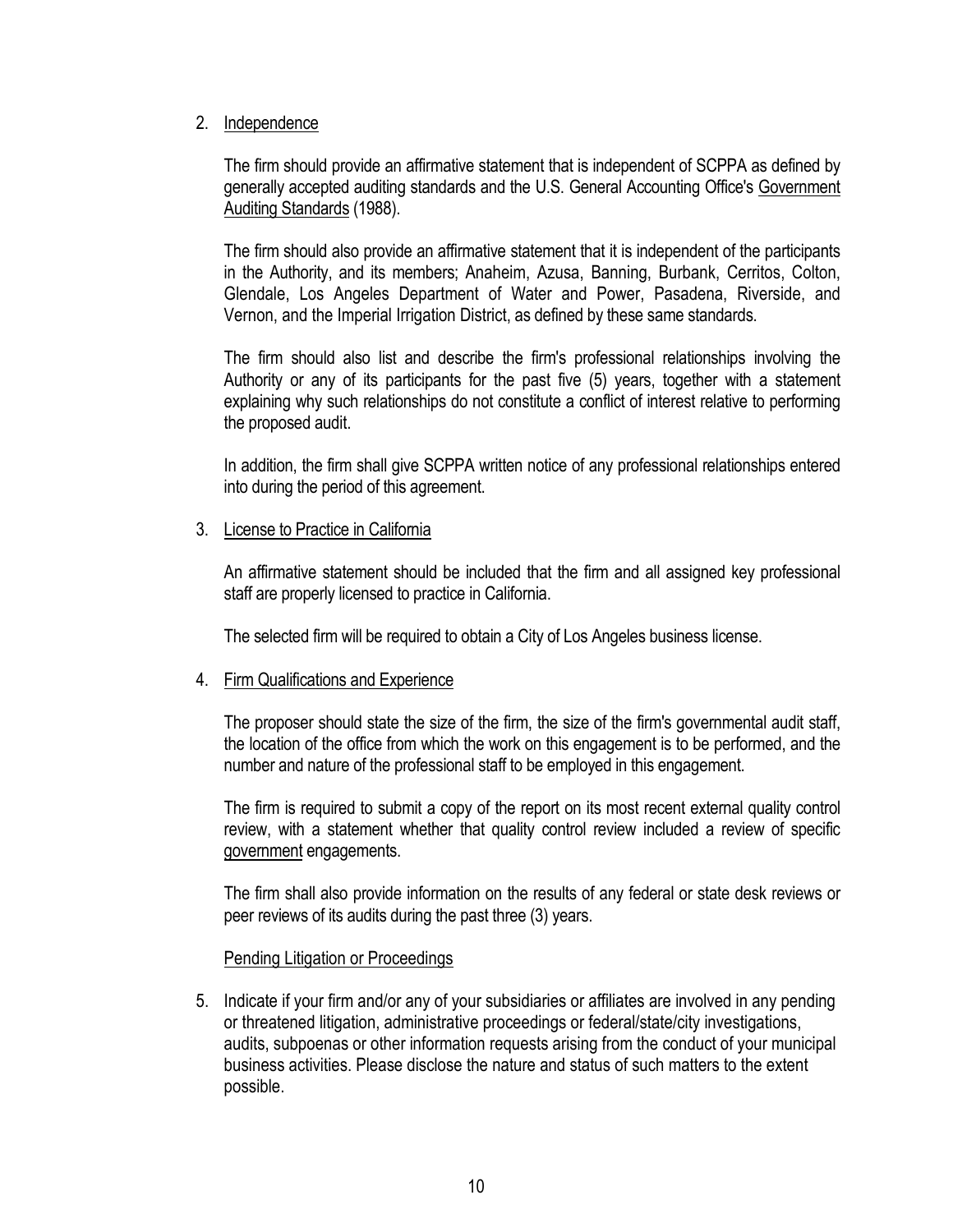#### Sanctions or Penalites

6. List any sanctions or penalties brought against your firm or any of its personnel (including suspension or disbarment) by any regulatory or licensing agencies involving state or local governments. Include a description of the reasons for the sanction or penalties and whether such sanctions or penalties are subject to appeal.

#### Corporate Citizenship

7. What is your firm's views regarding Corporate Citizenship? Describe your firm's commitment to creating a social and economic opportunities for the people and business in Southern California. Include information such as, but not limited to, development or participation in any charitable programs or scholarships, and policies with regard to the use of women-owned, minority-owned and disadvantaged business enterprises.

#### 8. Partner, Supervisory and Staff Qualifications and Experience

Provide a list of people who will directly work on this engagement and a brief summary of their background. The list should include the partner, manager and the individual charged with dayto-day supervision of the audit assignment. Indicate whether each such person is registered or licensed to practice as a certified public accountant in California.

#### 9. Similar engagements with other municipal utilities or joint agencies

For the firm's office that will be assigned responsibility for the audit, provide information regarding completed engagements in the last five years that are similar to the engagement described in this request for proposal. Indicate the scope of work, dates, engagement partners, total hours, and a listing of at least five client references (including name, title, address and phone numbers) whom we may contact regarding the firm's services.

#### 10. Specific Audit Approach

The proposal should set forth a work plan, including an explanation of the audit methodology to be followed, to perform the services required in this request for proposal.

Proposers will be required to provide the following information on their audit approach:

- a. Proposed segmentation of the engagement
- b. Level of staff and number of hours to be assigned to each proposed segment of the engagement
- c. Sample size and the extent to which statistical sampling is to be used in the engagement
- d. Type and extent of analytical procedures to be used in the engagement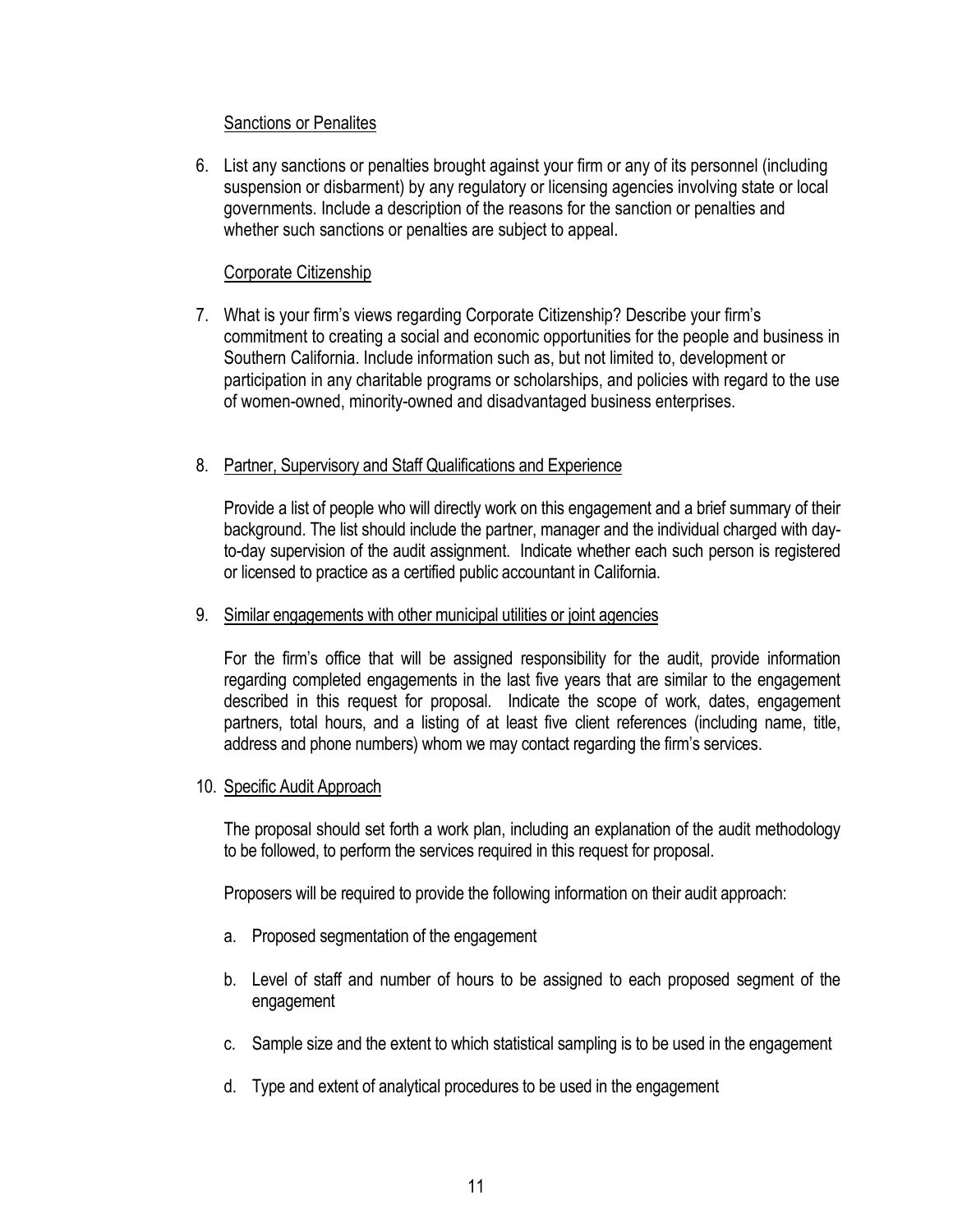- e. Approach to be taken to gain and document an understanding of the Authority's internal control structure.
- 11. Identification of Anticipated Potential Audit Problems

The proposal should identify and describe any anticipated potential audit problems, the firm's approach to resolving these problems, and any special assistance that will be requested from SCPPA.

12. Report Format

The proposal should include sample formats for required reports.

NO DOLLARS SHOULD BE INCLUDED IN THE TECHNICAL PROPOSAL.

#### **C. Sealed Dollar Cost Bid**

1. Total All-Inclusive Maximum Price

The sealed dollar cost bid should contain all pricing information relative to performing the audit engagement as described in this request for proposal. The total all-inclusive maximum price to be bid is to contain all direct and indirect costs including all out-of-pocket expenses.

The Authority will not be responsible for expenses incurred in preparing and submitting the technical proposal or the sealed dollar cost bid. Such costs should not be included in the proposal.

The first page of the sealed dollar cost bid should include the following information:

- a. Name of Firm
- b. Certification that the person signing the proposal is entitled to represent the firm, empowered to submit the bid, and authorized to sign a contract with the SCPPA.
- c. A Total All-Inclusive Maximum Price for each year of the engagement.
- 2. Rates by Partner, Specialist, Supervisory and Staff Level Times Hours Anticipated for Each

The second page of the sealed dollar cost bid should include a schedule of professional fees and expenses, presented in the format provided in the attachment, that supports the total allinclusive maximum price.

3. Out-of-pocket Expenses Included in the Total All-inclusive Maximum Price and Reimbursement Rates

Out-of-pocket expenses for firm personnel (e.g., travel, lodging and subsistence) will be reimbursed at reasonable rates. Estimated out-of-pocket expenses to be reimbursed should be separately presented in the sealed dollar cost bid.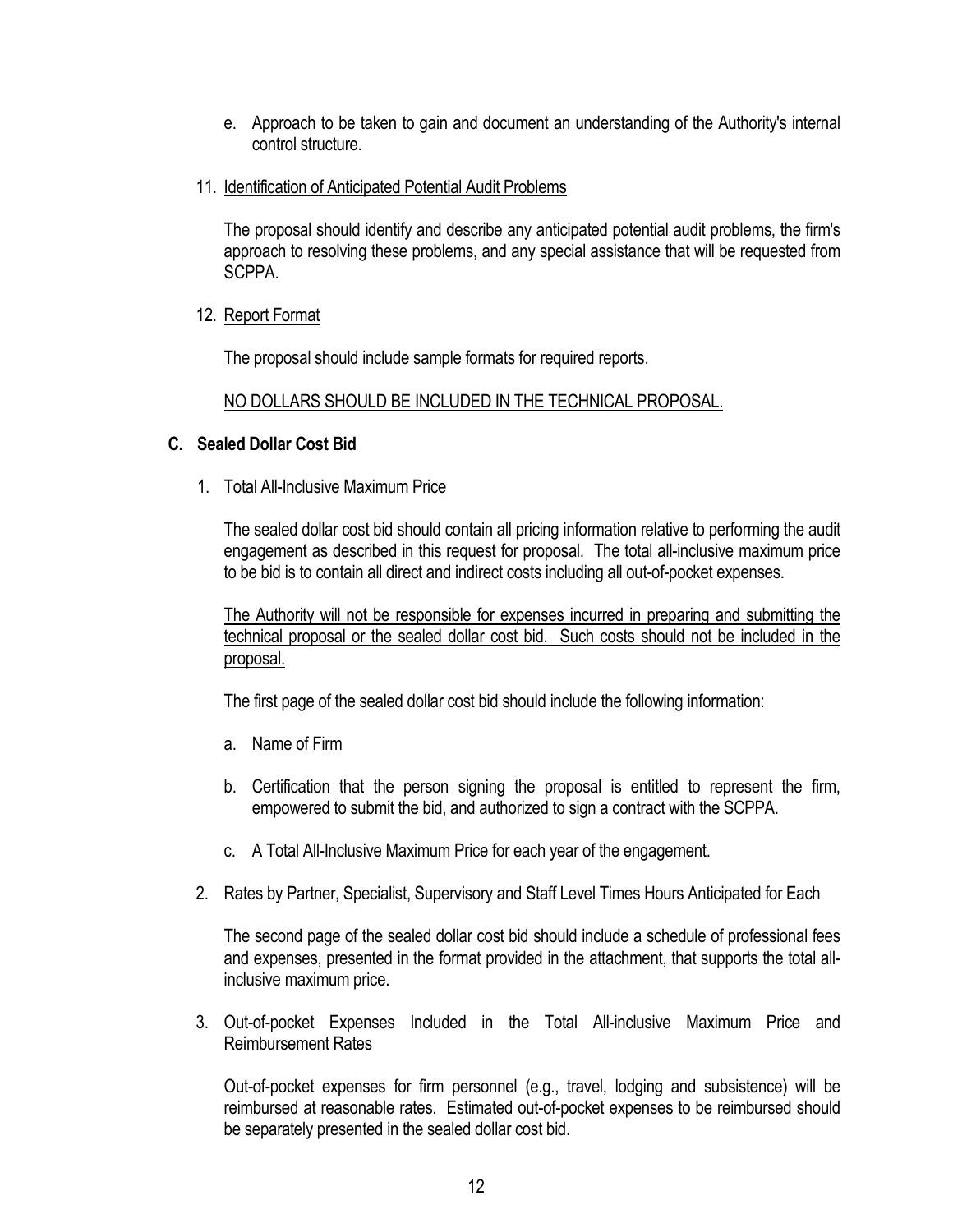4. Rates for Additional Professional Services

If it should become necessary for SCPPA to request the auditor to render any additional services to either supplement the services requested in this RFP or to perform additional work as a result of the specific recommendations included in any report issued on this engagement, then such additional work shall be performed only if set forth in an addendum to the contract between SCPPA and the firm. Any such additional work agreed to between the Authority and the firm shall be performed at the same rates set forth in the schedule of fees and expenses included in the sealed dollar cost bid.

5. Manner of Payment

Progress payments will be made on the basis of hours of work completed during the course of the engagement and out-of-pocket expenses incurred in accordance with the firm's dollar cost bid proposal. Interim billing shall cover a period of not less than a calendar month.

#### **VII. EVALUATION PROCEDURES**

#### **A. Selection Committee**

Proposals submitted will be evaluated by a Selection Committee.

#### **B. Review of Proposals**

The Selection Committee will first evaluate each technical proposal by the criteria described in Section C below. The Committee will then convene to review and discuss these evaluations and to arrive at a composite technical score for each firm. At this point, firms with an unacceptably low technical score will be eliminated from further consideration.

After the composite technical score for each firm has been established, the sealed dollar cost bid will be opened and considered in conjunction with the technical score.

The Authority reserves the right to retain all proposals submitted and use any idea in a proposal regardless of whether that proposal is selected.

#### **C. Evaluation Criteria**

Proposals will be evaluated using three sets of criteria. Firms meeting the mandatory criteria will have their proposals evaluated for both technical qualifications and price. The following represent some of the selection criteria which will be considered during the evaluation process.

- 1. Mandatory Elements:
	- a. The audit firm is independent and licensed to practice in California.
	- b. The firm has no conflict of interest with regard to any other work performed by the Authority or any of its participants.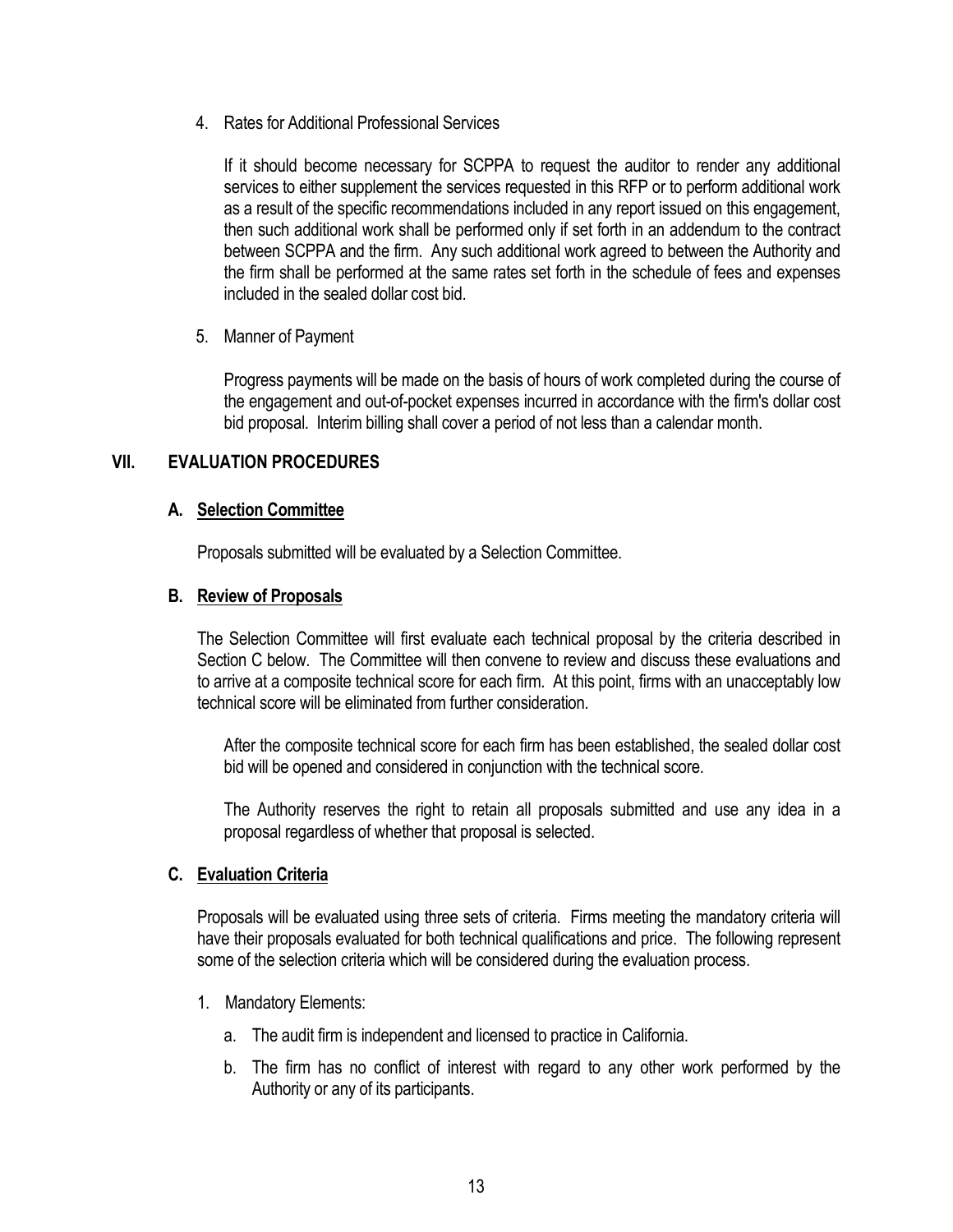- c. The firm adheres to the instructions in this request for proposal on preparing and submitting the proposal.
- d. The firm submits a copy of its last external quality control review report and the firm has a record of quality audit work.
- 2. Technical Quality:
	- a. Expertise and Experience:
		- (1) The firm's past experience and performance on comparable engagements.

(2) The quality of the firm's professional personnel to be assigned to the engagement and the quality of the firm's management support personnel to be available for technical consultation.

- (3) Experience with public utilities, especially municipal utilities, and joint action agencies.
- b. Audit Approach:
	- (1) Adequacy of proposed staffing plan for various segments of the engagement
	- (2) Adequacy of sampling techniques
	- (3) Adequacy of analytical procedures

#### **D. Oral Presentations**

During the evaluation process, the Selection Committee may, at its discretion, request any one or all firms to make oral presentations. Such presentations will provide firms with an opportunity to answer any questions the Selection Committee may have on a firm's proposal. Not all firms may be asked to make such oral presentations.

#### **E. Final Selection**

The Selection Committee will recommend a firm to the SCPPA Board based upon the criteria established for presentation. The SCPPA Board is the body that makes the final audit firm selection and the formal contract award. Following notification of the firm selected, it is expected a contract will be executed between both parties shortly thereafter.

#### **F. Right to Reject Proposals**

Submission of a proposal indicates acceptance by the firm of the conditions contained in this request for proposal unless clearly and specifically noted in the proposal submitted and confirmed in the contract between the Authority and the firm selected.

SCPPA reserves the right without prejudice to reject any or all proposals.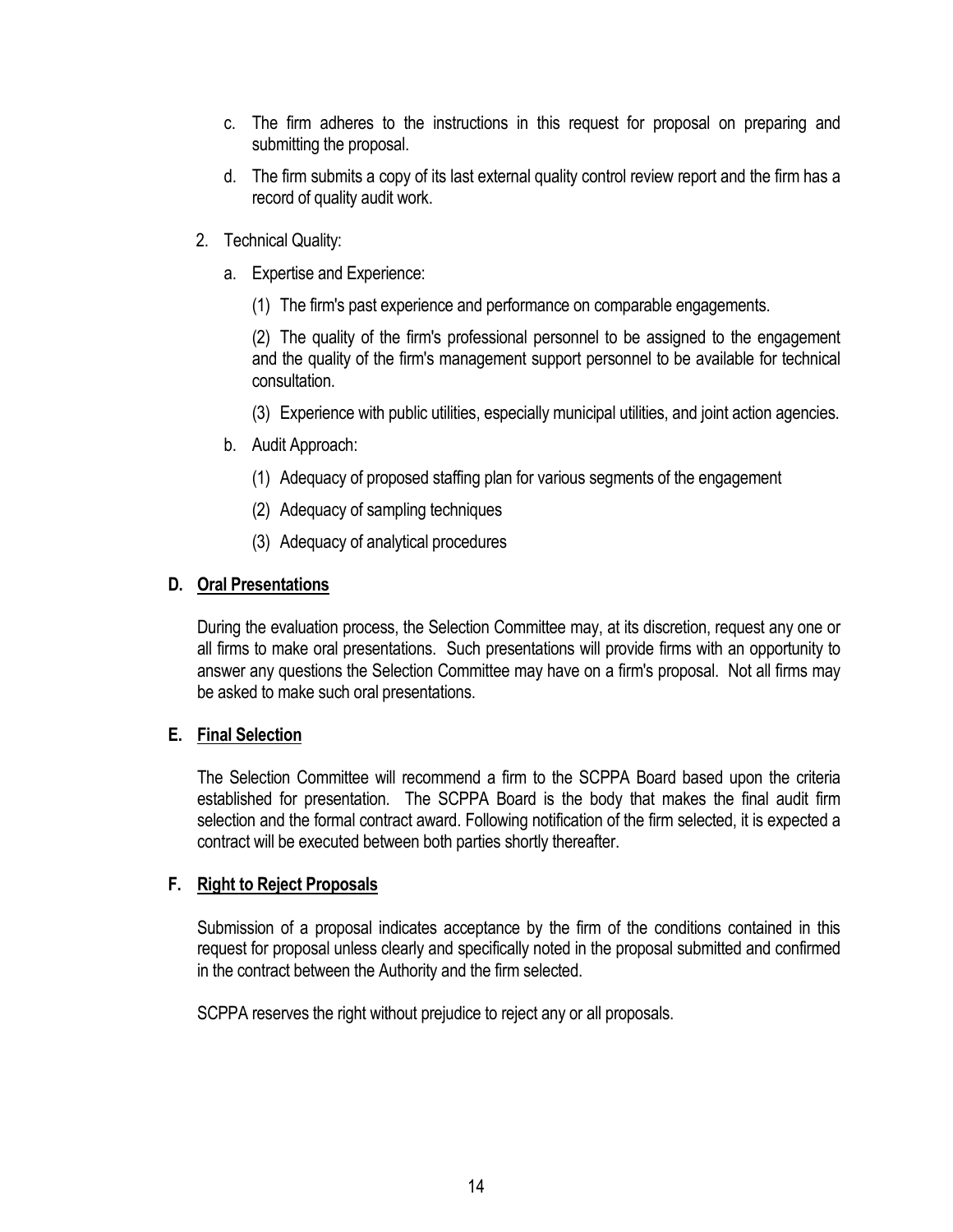#### **VIII. INSTRUCTIONS FOR SUBMITTING THE PROPOSAL**

One hard copy of the proposal and an e-mailed electronic version must be received by 4:00 p.m. PST on May 4, 2012, at the following address:

Vernon D. Oates, CPA Finance and Accounting Manager Southern California Public Power Authority 225 S. Lake Ave., Suite 1250 Pasadena, CA 91101 Phone (626) 793-9364 Fax (626) 793-9461 Email: voates@scppa.org

If your firm desires to inspect the facilities and accounting records of the Authority, or has other general questions:

Mr. Mario C. Ignacio, CFA Assistant Chief Financial Officer and Treasurer Los Angeles Department of Water and Power 111 North Hope Street, Room 465 Los Angeles, CA 90012 Phone (213) 367-0690 Fax (213) 367-3909

#### **IX. SUBCONTRACTING**

SCPPA encourages the utilization of Women Business Enterprises (WBE), Minority Business Enterprises (MBE), and Other Business Enterprises (OBE), to achieve greater cost effectiveness in performing the auditing services under the terms of the contract with the Authority. The name of the proposed subcontractor, the firm's qualifications, work to be performed, and the arrangement should be clearly identified in the proposal. Following the award of the audit engagement, no additional subcontractor will be allowed without the expressed prior written consent of the Authority. A firm's determination to afford subcontracting appointments is a matter used in the exclusive discretion of the firm and is not part of SCPPA's proposal rating process. However, should subcontracting opportunities arise, all available business enterprises, including MBE's, WBE's, and OBE's, shall have an equal opportunity to compete for and participate in any such subcontracting opportunities.

#### **X. DOCUMENTS**

Please provide a copy of your firm's most recent external quality control review report.

#### **XI. AGREEMENT**

The Authority intends to enter into an agreement with the successful firm which will detail the various duties and obligations in the auditor and client relationship.